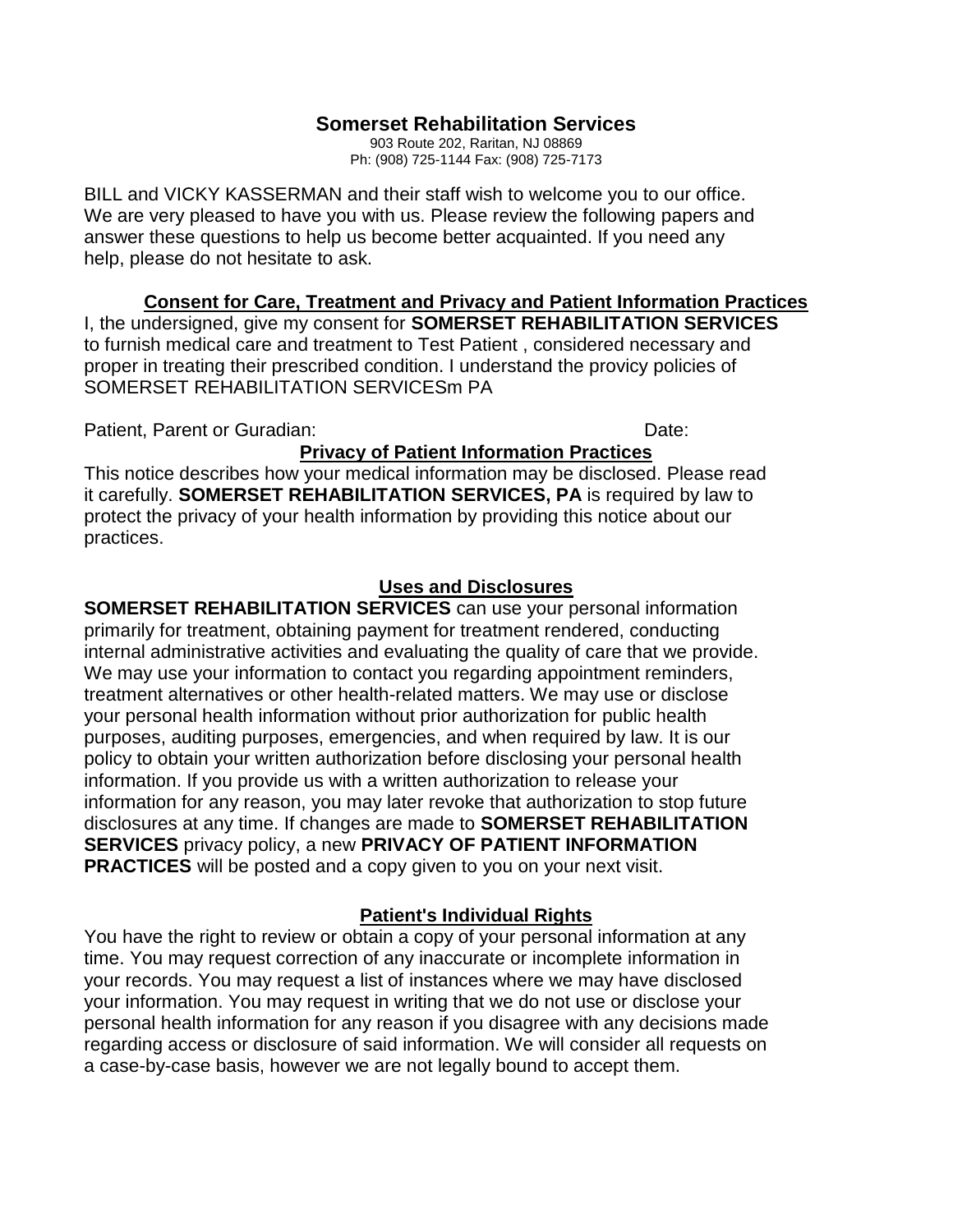# **Concerns and Complaints**

If you are concerned that **SOMERSET REHABILITATION SERVICES** may have violated your privacy rights or if you disagree with any decisions made regarding your personal health information, please contact our Office Manager. You may also send a written complaint to the **U.S. DEPARTMENT OF HEALTH & HUMAN SERVICES.**

# **PATIENT INFORMATION CONSENT FORM**

I have read and fully understand **SOMERSET REHABILITATION SERVICE'S** Notice of Information Practices.

I understand that **SOMERSET REHABILITATION SERVICES** may use or disclose my personal health information for the purposes of carrying out treatment, obtaining payment, evaluating the quality of services provided and any administrative operations related to treatment or payment. I understand that I have the right to restrict how may personal health information is used and disclosed for treatment, payment and administrative operations if I notify the practice. I also understand that **SOMERSET REHABILITATION SERVICES** will consider requests for restriction on a case by case basis, but does not have to agree to requests for restrictions.

I hereby consent to the use and disclosure of my personal health information for purposes as noted in **SOMERSET REHABILITATION SERVICE'S** Notice of Information Practices, which includes releasing any information necessary to process my insurance claim. I understand that I retain the right to revoke this consent by notifying the practice in writing at any time. I understand a copy of the "Notice of Patient Information Practices" is available for me upon request.

I authorize payment of medical benefits directly to **SOMERSET REHABILITATION SERVICES** for services rendered. My signature serves also as my assignment of benefits. Should enforcements be necessary for collection of the bill, collection fees of 30% or \$50.00, whichever is greater will be my responsibility. I understand that all payment for services rendered are due in 45 days and I am responsible for all charges not processed or paid by my insurance. I understand that copays are required upon arrival. If applicable, I also direct my attorney to pay **SOMERSET REHABILITATION SERVICES** FIRST, DIRECTLY and IN FULL. I agree, in order for the facility to service my account or to collect any amounts I may owe, **SOMERSET REHABILITATION SERVICES** may contact me by telephone at any telephone number associated with my account, including wireless telephone numbers, which could result in charges to me. Methods of contact may include using pre-recorded voice messages and/or use of an automatic dialing device, as applicable.

## **\* PLEASE CALL 24 HOURS PRIOR TO YOUR SCHEDULED APPOINTMENT TO CANCEL IN ORDER TO AVOID A \$25 CANCELLATION FEE!**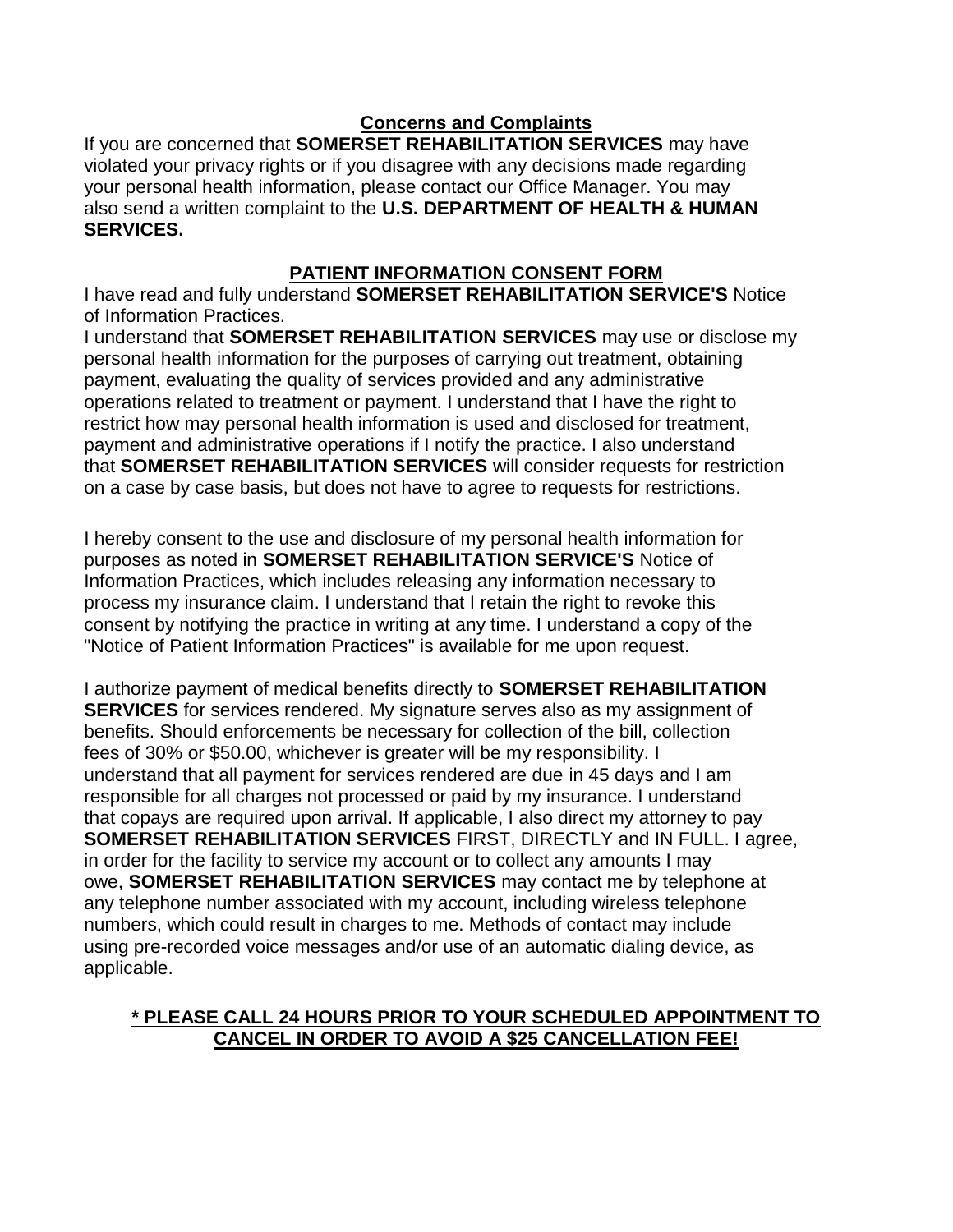*Wendy Dwyer, MSPT*



**Welcome to Somerset Rehabilitation Services!**

Please discuss the body alignment positions shown below with your therapist.

We look forward to working with your to obtain optimum outcome from your rehabilitation program. **In order to receive your maximum benefit, it is most important that you attend your therapy sessions and follow your home program.** Your participation with your home exercise program, proper posture and body mechanics will assist in your recovery.

# **Posture**

When in **good alignment**, weight is evenly distributed through the spine, making back injuries less likely to occur.

When in **poor alignment**, excessive stress is placed upon the facet joints, discs, ligaments and muscles of the spine.

### **Sitting Posture:**

Slide buttocks to the back of the seat. Place a lumbar roll to support the lumbar lordosis. Keep ears in line with shoulders. When sitting in a chair, both feet should reach the floor. Hips should be a  $90^\circ$  angle.

### **Standing Posture:**

Imagine a plumb line beside your body. If your ears, shoulder, pelvis, knees and ankles line up on the line, you are in good alignment.

### **Sleeping Posture:**

It is impossible to control your sleeping posture throughout the night; however, you can begin in a good position to avoid stress on the back and find a comfortable, pain-free position in which to fall asleep. If you choose to lie on your back, use one pillow under your head and place several pillows under your knees. If you lie on your side, use one pillow under your head and one pillow between your knees.



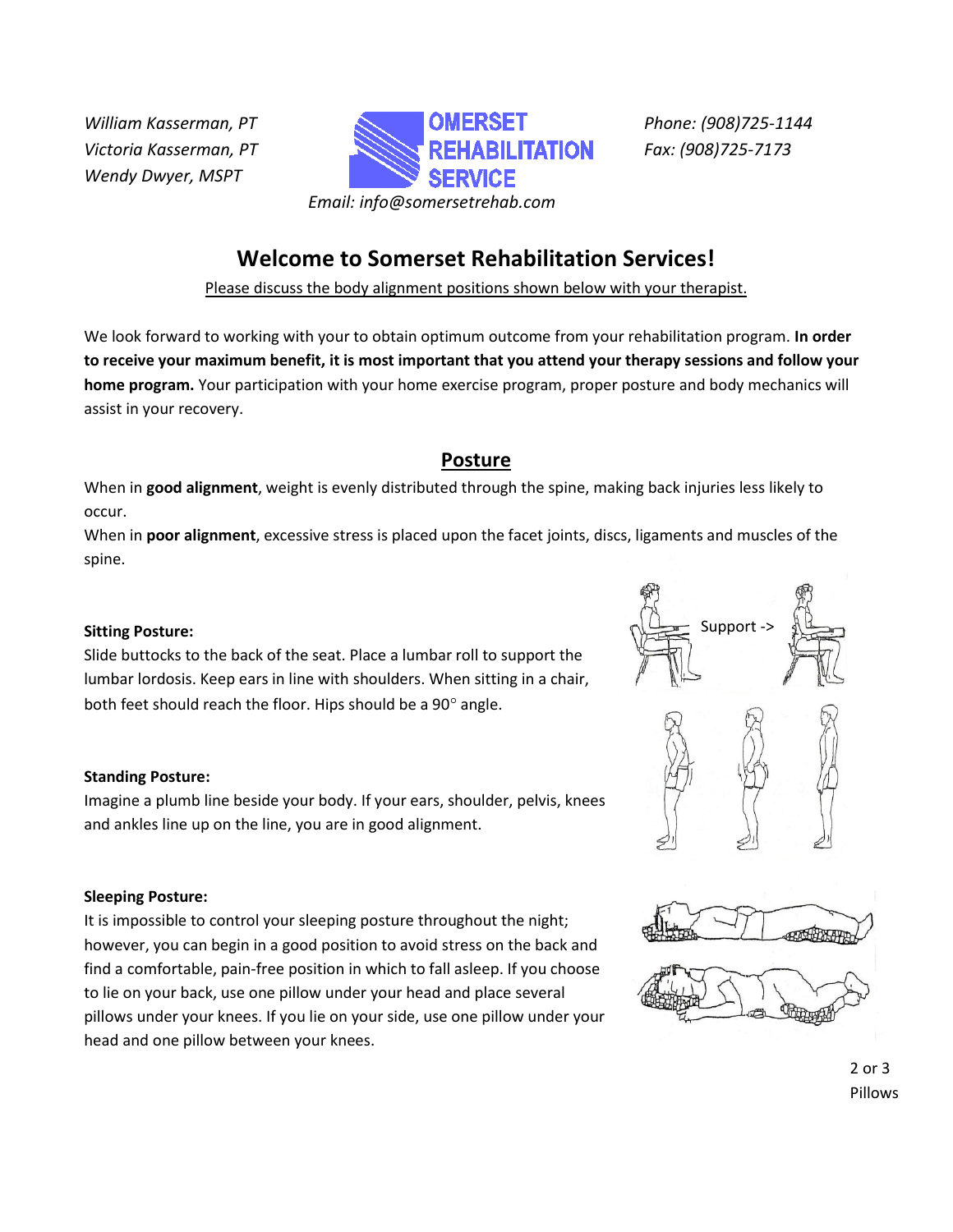### **(Turn over for more body alignment positions)**

Maintain the curves of your spine and use proper body mechanics during your daily activities to avoid exacerbation of your symptoms and future injury.

#### **Lifting:**

Bend your knees, tighten your stomach muscles, lift with your legs, keep load close, keep your back upright and use one of the following lifting techniques:

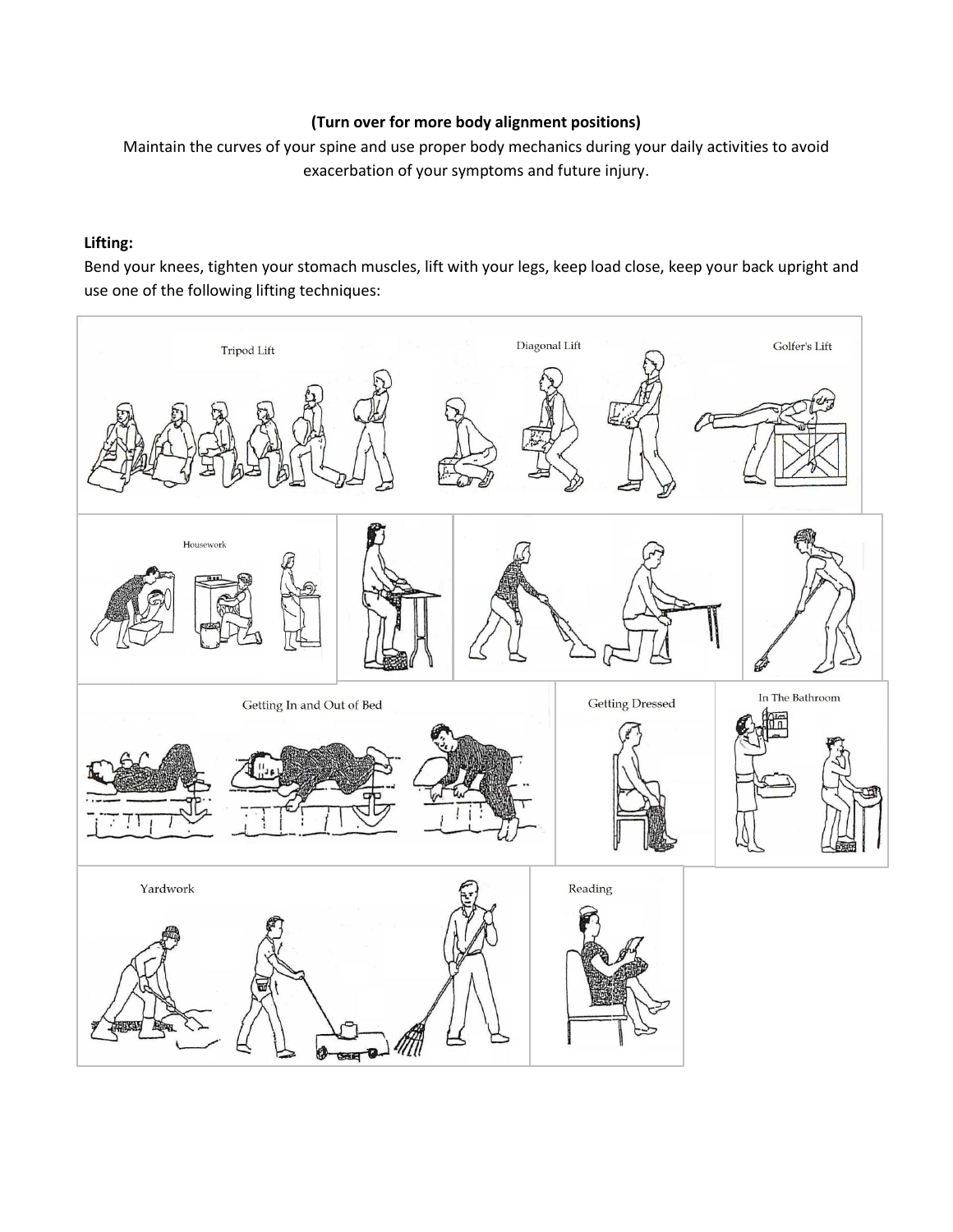

**903 Route 202 at Quick Avenue Raritan, New Jersey 08869**

\_\_\_\_\_\_\_\_\_\_\_\_\_\_

**(908) 725-1144 Fax(908) 725-7173**

[info@somersetrehab.com](mailto:info@somersetrehab.com)

# **OUTPATIENT MEDICAL HISTORY / SCREENING FORM**

| <b>Patient Name:</b> |  | Occupation: <u>________________________</u> |  |  |  |  |  |
|----------------------|--|---------------------------------------------|--|--|--|--|--|
| Age:                 |  |                                             |  |  |  |  |  |
| Email:               |  |                                             |  |  |  |  |  |
|                      |  | <b>PHONE:</b>                               |  |  |  |  |  |
|                      |  | $\cdots$                                    |  |  |  |  |  |

**Medical Information:** Please Checkif you have had any of the following conditions.

| $\Box$ | High Blood Pressure       |   | <b>Thyroid Problems</b>        |
|--------|---------------------------|---|--------------------------------|
| П      | <b>Heart Attack</b>       |   | <b>Seizures</b>                |
| $\Box$ | High Cholesterol          |   | <b>TMJ Disorders</b>           |
| $\Box$ | Pacemaker                 | Ш | Chills / Night Sweats          |
| $\Box$ | History of Smoking        |   | <b>Swelling of Extremities</b> |
| □      | Lung Problems             |   | Depression                     |
| $\Box$ | Asthma                    |   | Fibromyalgia                   |
| П      | <b>Diabetes</b>           |   | <b>Chronic Fatigue</b>         |
| $\Box$ | Dizziness / Headaches     |   | Lyme's Disease                 |
| $\Box$ | <b>Fainting Disorders</b> |   | Cancer                         |
| $\Box$ | Anxiety / Panic Attacks   |   | Osteoporosis                   |
| □      | Arthritis                 |   | <b>Bladder Incontinence</b>    |
| П      | <b>Artificial Joints</b>  | Ш | <b>Bowel Incontinence</b>      |
| $\Box$ | Kidney Disease            |   | Vomiting / Diarrhea            |
| □      | <b>Hepatitis</b>          |   | <b>Unexplained Weight Loss</b> |
| □      | Fractures                 |   | Stroke                         |
|        | Hernia                    |   | Other:                         |
|        |                           |   |                                |

Are you or could you be pregnant?  $\Box$ Yes  $\Box$ No

Have you been having an increased incidence of falls?  $\square$ Yes  $\square$ No

Have you had any surgeries?  $\Box$ Yes  $\Box$ No

If so, Type and Date of Surgery (if applicable): \_\_\_\_\_\_\_\_\_\_\_\_\_\_\_\_\_\_\_\_\_\_\_\_\_\_\_\_\_\_\_\_\_\_\_\_\_\_\_\_\_\_\_\_\_\_\_\_\_\_\_\_\_\_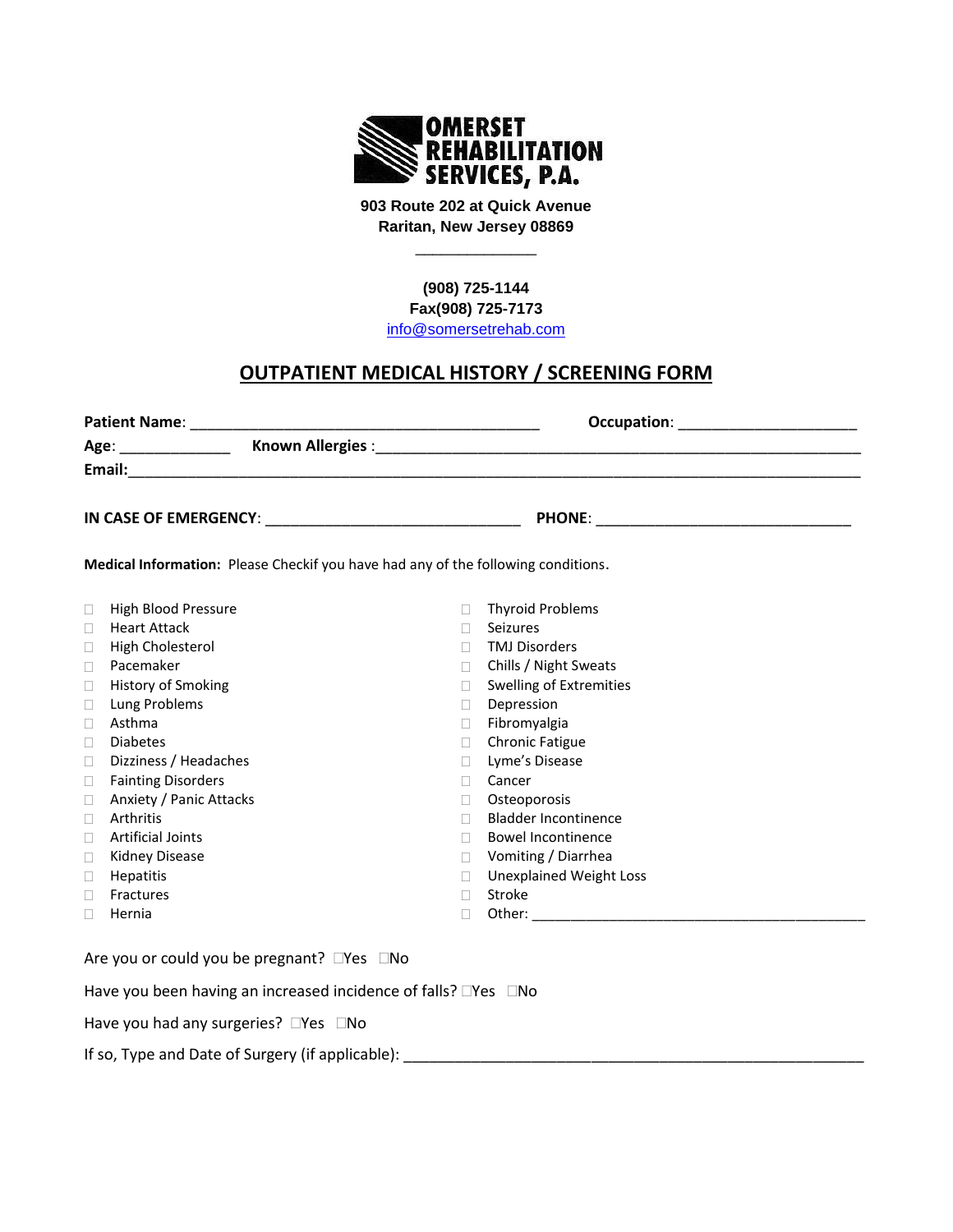Have you had any X-Rays, MRIs or CT Scans related to your current condition?  $\square$ Yes  $\square$ No

If so, What: \_\_\_\_\_\_\_\_\_\_\_\_\_\_\_\_\_\_\_\_\_\_\_\_\_\_\_\_\_\_\_\_\_\_\_\_\_\_\_\_\_\_\_\_\_\_\_\_\_\_\_\_\_\_\_\_\_\_\_\_\_\_\_\_\_\_\_\_\_\_\_\_\_\_

| Rate your pain associated with this condition (circle one): (no pain) 0 1 2 3 4 5 6 7 8 9 10<br>(severe pain)<br>Current Medications (Prescription or Over the Counter) : Manual Medications of the Counter of the Counter of the Counter of the Counter of the Counter of the Counter of the Counter of the Counter of the Counter of the Coun |  |  |  |       |  |                                                                                                                                                                                                                                |  |
|-------------------------------------------------------------------------------------------------------------------------------------------------------------------------------------------------------------------------------------------------------------------------------------------------------------------------------------------------|--|--|--|-------|--|--------------------------------------------------------------------------------------------------------------------------------------------------------------------------------------------------------------------------------|--|
| What are your treatment goals? : The contract of the contract of the contract of the contract of the contract of the contract of the contract of the contract of the contract of the contract of the contract of the contract                                                                                                                   |  |  |  |       |  |                                                                                                                                                                                                                                |  |
| Patient Signature : North Signature : North Signature : North Signature : North Signature : North Signature : North Signature : North Signature : North Signature : North Signature : North Signature : North Signature : Nort                                                                                                                  |  |  |  |       |  | Date: the contract of the contract of the contract of the contract of the contract of the contract of the contract of the contract of the contract of the contract of the contract of the contract of the contract of the cont |  |
| Therapist Signature : with a state of the state of the state of the state of the state of the state of the state of the state of the state of the state of the state of the state of the state of the state of the state of th                                                                                                                  |  |  |  | Date: |  |                                                                                                                                                                                                                                |  |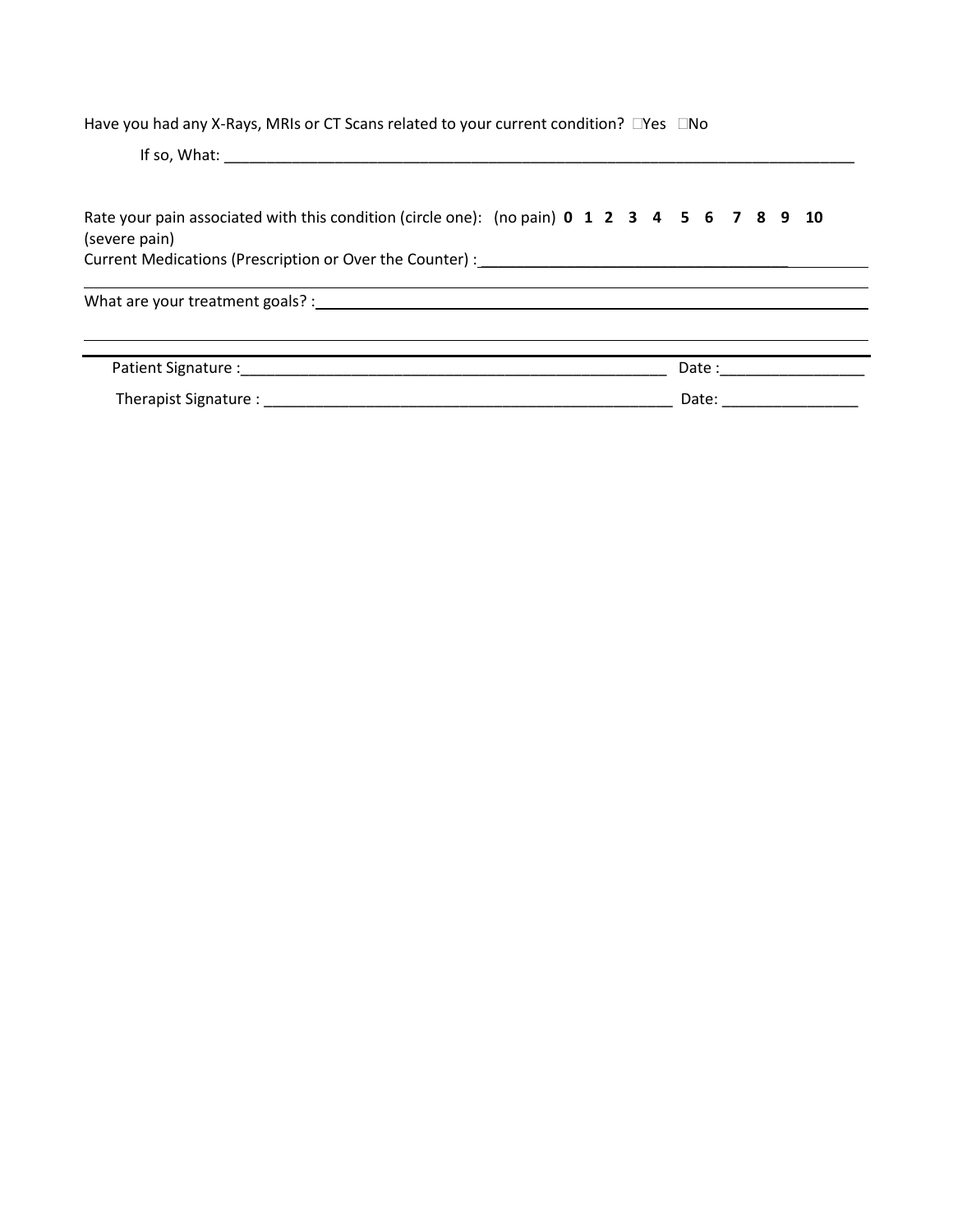

**903 Route 202 at Quick Avenue Raritan, New Jersey 08869**

\_\_\_\_\_\_\_\_\_\_\_\_\_\_

**(908) 725-1144 Fax(908) 725-7173** [info@somersetrehab.com](mailto:info@somersetrehab.com)

# Aquatic Program Patients

| <b>POOL TEMPERATURE</b>    | $87^\circ$ TO 92 $^\circ$ F |
|----------------------------|-----------------------------|
| <b>JACUZZI TEMPERATURE</b> | 100° TO 104°F               |

POOL DEPTH 4 ½ TO 6 FEET

- PLEASE SHOWER BEFORE ENTERING POOL
- NO DIVING

• CAUTION: WET FLOOR..ALWAYS WEAR APPROPRIATE FOOTWEAR IN ALL AREAS.

# TO PROTECT PATIENT'S HEALTH, CONTRAINDICATIONS MUST BE FOLLOWED:

|                                                                                                                                                                       | <b>YES</b> | NO |  |
|-----------------------------------------------------------------------------------------------------------------------------------------------------------------------|------------|----|--|
| BOWEL/BLADDER INCONTINENCE, ABSORBENT PADS,<br>DIAPERS, COLOSTOMY BAG OR CATHETER, MEDICATIONS<br>USED FOR ANY OF THESE CONDITIONS? IF YES, PLEASE<br>EXPLAIN EXPLAIN |            |    |  |
| OPEN WOUNDS OR SURGICAL SITE NOT FULLY CLOSED?                                                                                                                        |            |    |  |
| POOL CHEMICAL ALLERGIES I.E. BROMINE, CHLORINE?                                                                                                                       |            |    |  |
| INFECTIOUS DISEASE (TB, HEPATITIS, OTHER)?                                                                                                                            |            |    |  |
| <b>CONTAGIOUS SKIN CONDITIONS?</b>                                                                                                                                    |            |    |  |
| <b>ILLNESS WITH FEVER?</b>                                                                                                                                            |            |    |  |
| SEVERE HEART, BLOOD PRESSURE OR LUNG DISORDERS?                                                                                                                       |            |    |  |
| <b>MULTIPLE SCLEROSIS?</b>                                                                                                                                            |            |    |  |